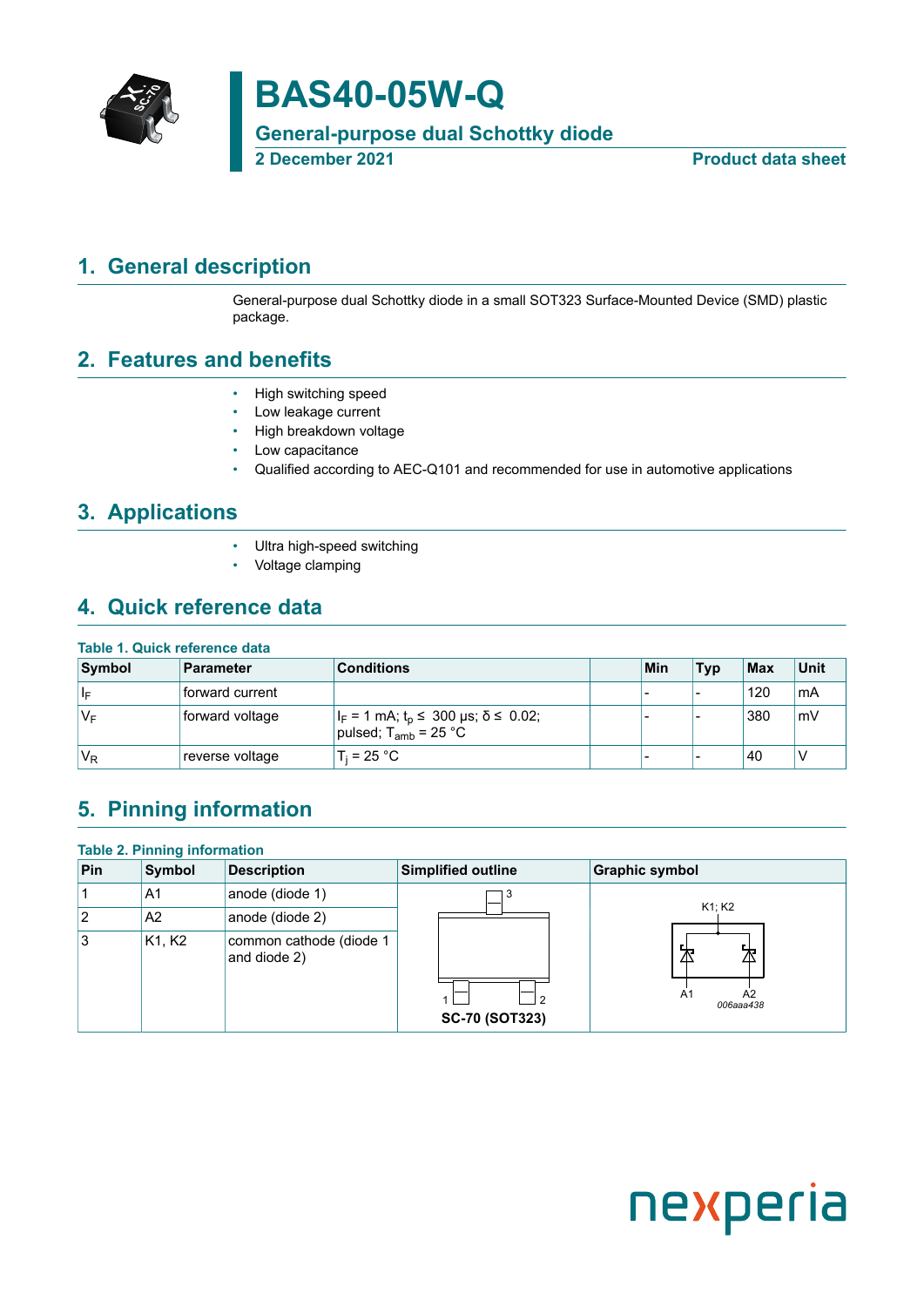## <span id="page-1-1"></span><span id="page-1-0"></span>**6. Ordering information**

| <b>Table 3. Ordering information</b> |              |                                                                                                  |                |  |  |  |
|--------------------------------------|--------------|--------------------------------------------------------------------------------------------------|----------------|--|--|--|
| Type number                          | Package      |                                                                                                  |                |  |  |  |
|                                      | <b>Name</b>  | <b>Description</b>                                                                               | <b>Version</b> |  |  |  |
| BAS40-05W-Q                          | <b>SC-70</b> | plastic, surface-mounted package; 3 leads; 1.3 mm pitch; 2 SOT323<br>mm x 1.25 mm x 0.95 mm body |                |  |  |  |

### <span id="page-1-2"></span>**7. Marking**

| <b>Table 4. Marking codes</b> |                 |  |  |  |  |
|-------------------------------|-----------------|--|--|--|--|
| Type number                   | Marking code[1] |  |  |  |  |
| BAS40-05W-Q                   | 65%             |  |  |  |  |

[1] % = placeholder for manufacturing site code

# <span id="page-1-3"></span>**8. Limiting values**

#### **Table 5. Limiting values**

*In accordance with the Absolute Maximum Rating System (IEC 60134).*

| Symbol                  | <b>Parameter</b>                       | <b>Conditions</b>                           | <b>Min</b> | <b>Max</b> | <b>Unit</b> |
|-------------------------|----------------------------------------|---------------------------------------------|------------|------------|-------------|
| $V_R$                   | reverse voltage                        | $T_i = 25 °C$                               |            | 40         | ١V          |
| $\mathsf{I}_\mathsf{F}$ | forward current                        |                                             |            | 120        | mA          |
| <b>FRM</b>              | repetitive peak forward<br>current     | $ t_{p} \leq 1$ s; $\delta \leq 0.5$        |            | 120        | mA          |
| <b>IFSM</b>             | non-repetitive peak<br>forward current | $t_p$ ≤ 10 ms; T <sub>j(init)</sub> = 25 °C |            | 200        | mA          |
| $T_i$                   | junction temperature                   |                                             |            | 150        | °C          |
| $I_{amb}$               | ambient temperature                    |                                             | $-65$      | 150        | °C          |
| $T_{\text{stg}}$        | storage temperature                    |                                             | $-65$      | 150        | $^{\circ}C$ |

## <span id="page-1-4"></span>**9. Thermal characteristics**

| <b>Table 6. Thermal characteristics</b> |                                                               |                   |  |     |            |            |      |
|-----------------------------------------|---------------------------------------------------------------|-------------------|--|-----|------------|------------|------|
| Symbol                                  | Parameter                                                     | <b>Conditions</b> |  | Min | <b>Typ</b> | <b>Max</b> | Unit |
| $R_{th(j-a)}$                           | ⊥thermal resistance from Lin free air<br>liunction to ambient |                   |  |     | -          | 625        | K/W  |

[1] Device mounted on an FR4 Printed-Circuit Board (PCB), single-sided copper, tin-plated and standard footprint.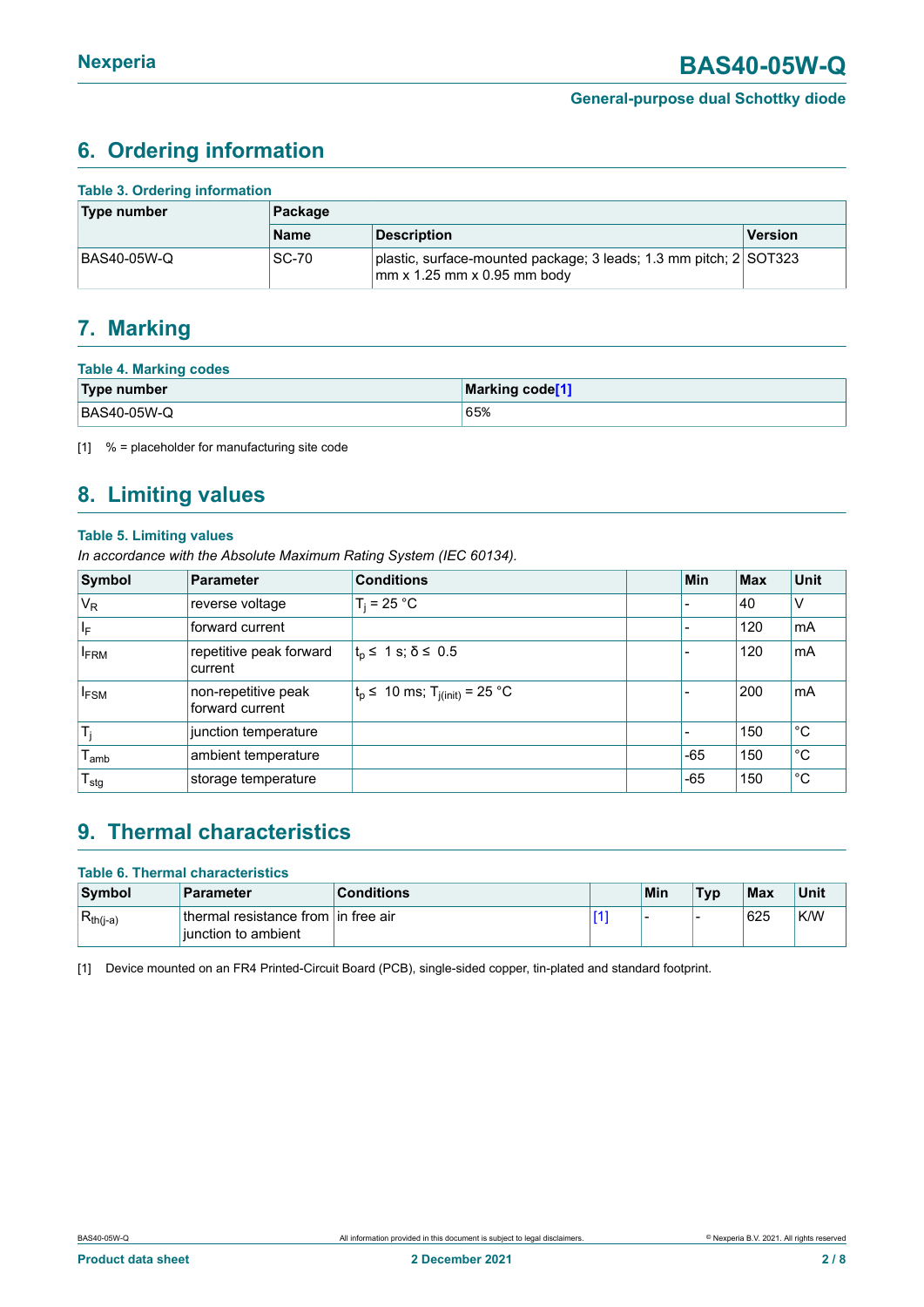## <span id="page-2-0"></span>**10. Characteristics**

| <b>Table 7. Characteristics</b> |                   |                                                                                       |  |     |            |     |             |
|---------------------------------|-------------------|---------------------------------------------------------------------------------------|--|-----|------------|-----|-------------|
| Symbol                          | Parameter         | <b>Conditions</b>                                                                     |  | Min | <b>Typ</b> | Max | <b>Unit</b> |
| $V_F$                           | forward voltage   | $ I_F = 1$ mA; $t_p \le 300$ µs; $\delta \le 0.02$ ;<br>pulsed; $T_{amb}$ = 25 °C     |  |     |            | 380 | mV          |
|                                 |                   | $I_F$ = 10 mA; t <sub>p</sub> ≤ 300 µs; $\delta$ ≤ 0.02;<br>pulsed; $T_{amb}$ = 25 °C |  |     |            | 500 | mV          |
|                                 |                   | $I_F = 40$ mA; $t_p \le 300$ µs; $\delta \le 0.02$ ;<br>pulsed; $T_{amb}$ = 25 °C     |  |     |            |     | ν           |
| $\mathsf{I}_\mathsf{R}$         | reverse current   | $V_R$ = 30 V; T <sub>amb</sub> = 25 °C                                                |  |     |            |     | µA          |
|                                 |                   | $V_R$ = 40 V; T <sub>amb</sub> = 25 °C                                                |  |     |            | 10  | µA          |
| $ C_d$                          | diode capacitance | $V_R$ = 0 V; f = 1 MHz; T <sub>amb</sub> = 25 °C                                      |  |     |            | 5   | pF          |

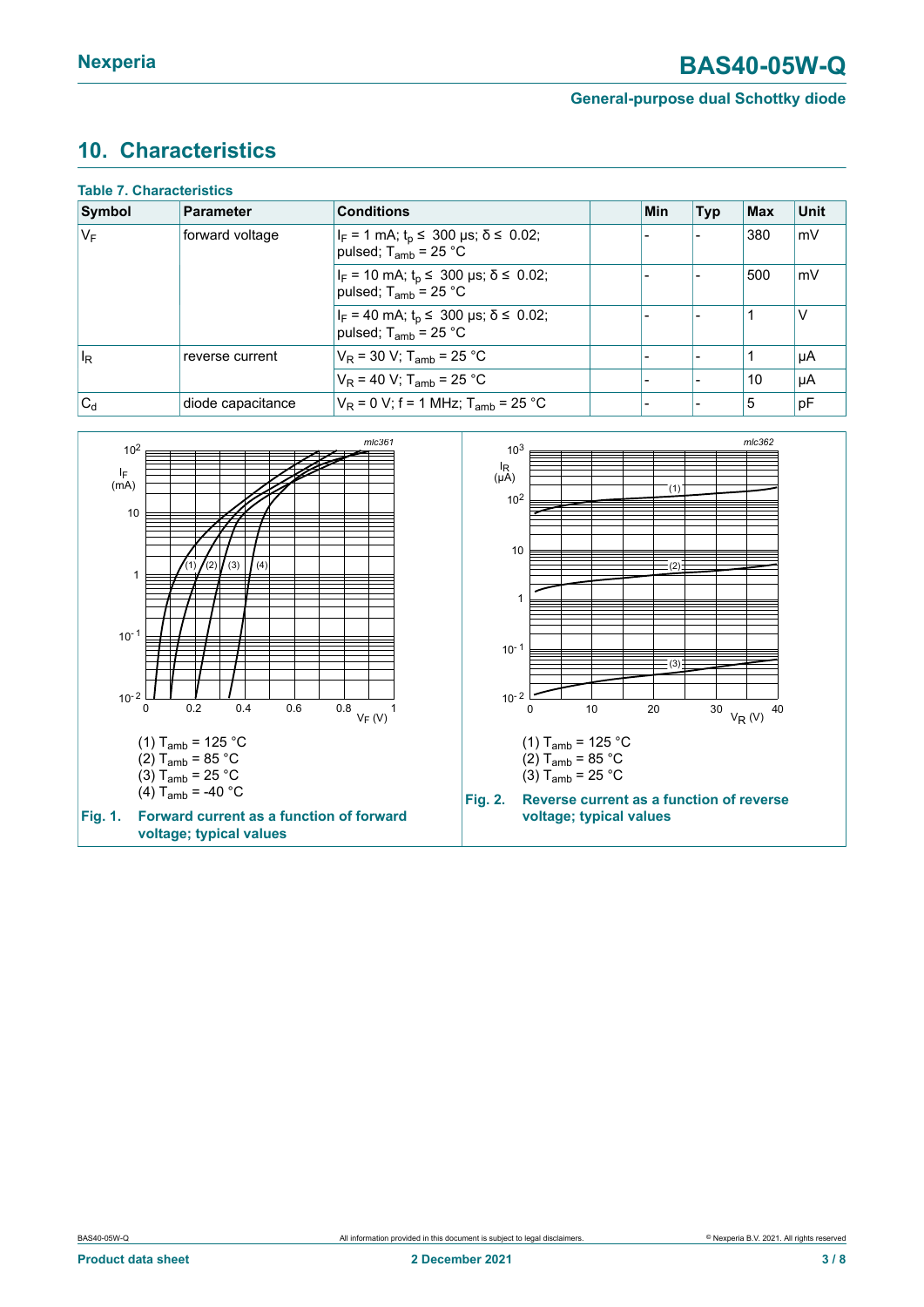# **Nexperia BAS40-05W-Q**

#### **General-purpose dual Schottky diode**



### <span id="page-3-0"></span>**11. Test information**

### **Quality information**

This product has been qualified in accordance with the Automotive Electronics Council (AEC) standard Q101 - *Stress test qualification for discrete semiconductors*, and is suitable for use in automotive applications.

### <span id="page-3-1"></span>**12. Package outline**

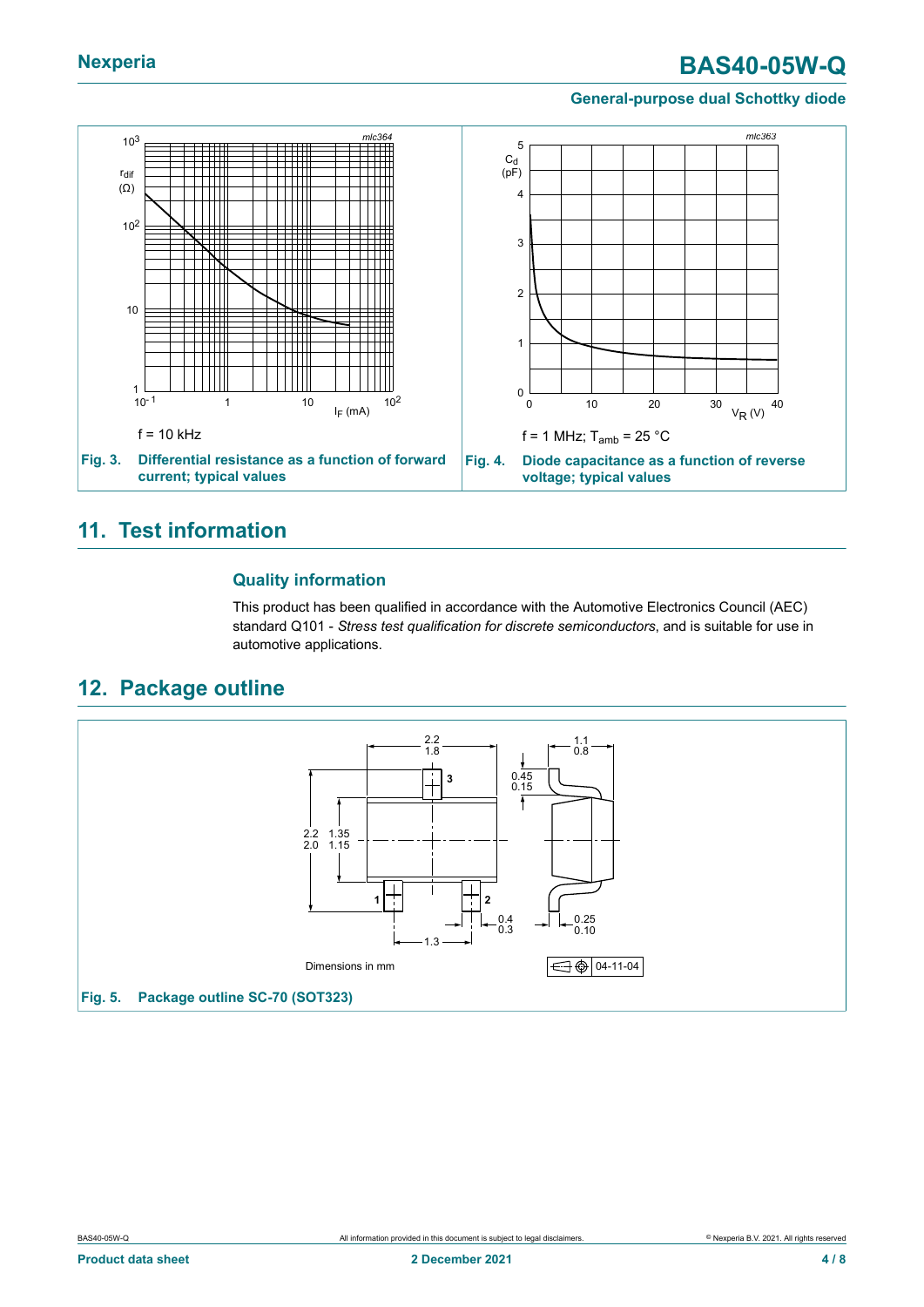# <span id="page-4-0"></span>**13. Soldering**

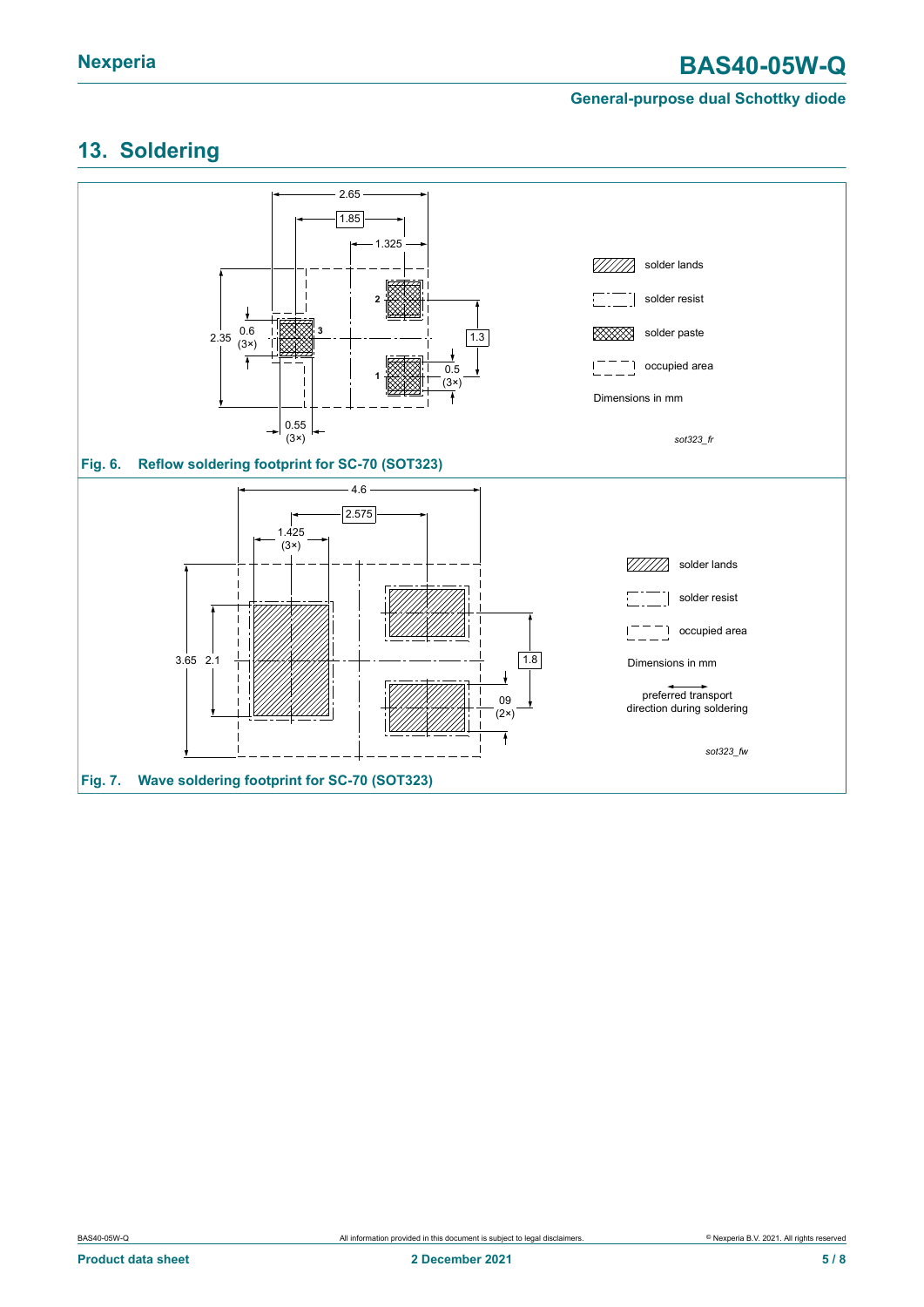# <span id="page-5-0"></span>**14. Revision history**

| <b>Table 8. Revision history</b> |              |                     |                          |                   |
|----------------------------------|--------------|---------------------|--------------------------|-------------------|
| Data sheet ID                    | Release date | Data sheet status   | Change<br>notice         | <b>Supersedes</b> |
| BAS40-05W-Q v.1                  | 20211202     | ∣Product data sheet | $\overline{\phantom{a}}$ | -                 |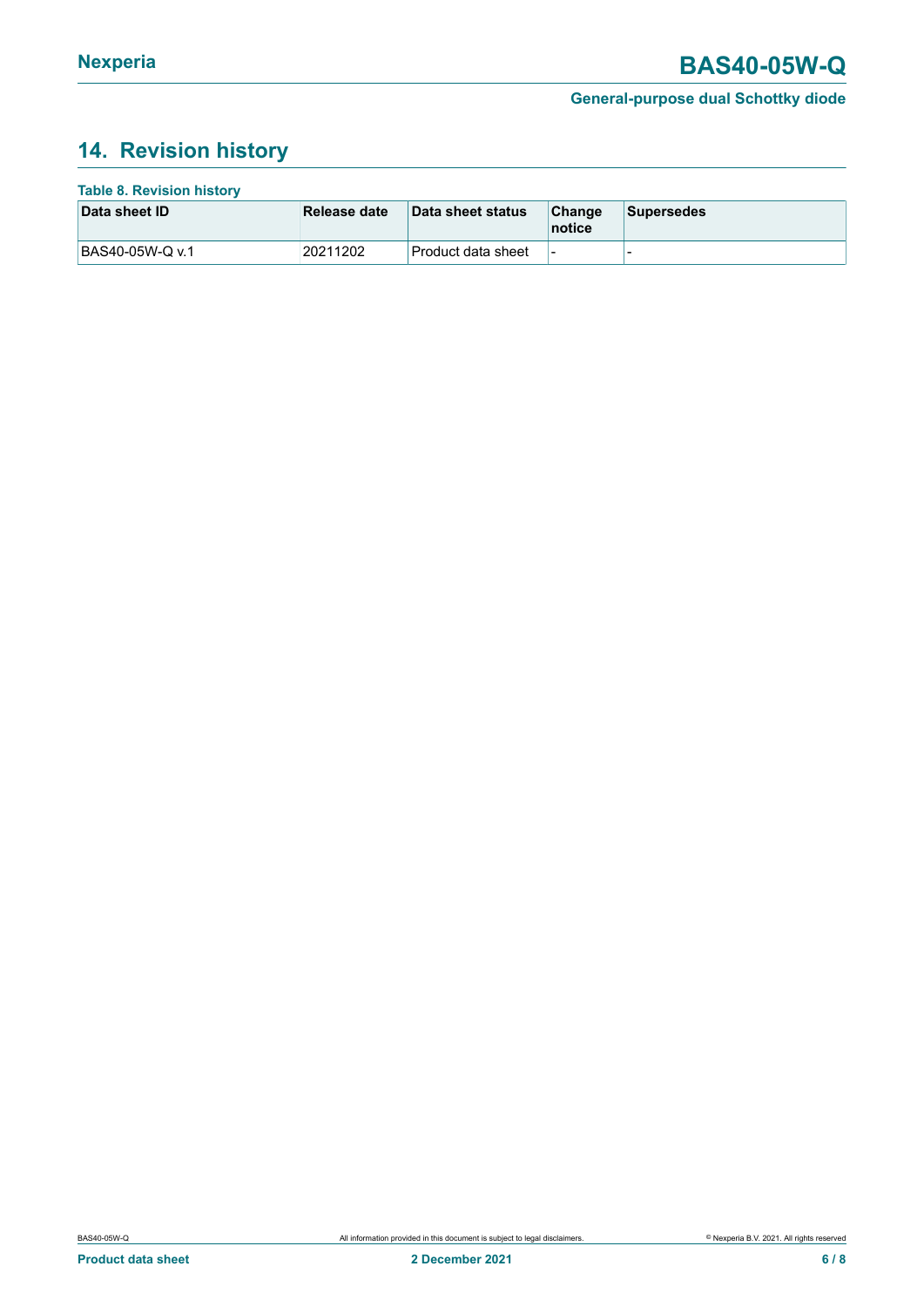# <span id="page-6-0"></span>**15. Legal information**

#### **Data sheet status**

| Document status<br>$[1]$ [2]      | Product<br>status [3] | <b>Definition</b>                                                                           |
|-----------------------------------|-----------------------|---------------------------------------------------------------------------------------------|
| Objective [short]<br>data sheet   | Development           | This document contains data from<br>the objective specification for<br>product development. |
| Preliminary [short]<br>data sheet | Qualification         | This document contains data from<br>the preliminary specification.                          |
| Product [short]<br>data sheet     | Production            | This document contains the product<br>specification.                                        |

[1] Please consult the most recently issued document before initiating or completing a design.

The term 'short data sheet' is explained in section "Definitions"

[3] The product status of device(s) described in this document may have changed since this document was published and may differ in case of multiple devices. The latest product status information is available on the internet at [https://www.nexperia.com.](https://www.nexperia.com)

#### **Definitions**

**Draft** — The document is a draft version only. The content is still under internal review and subject to formal approval, which may result in modifications or additions. Nexperia does not give any representations or warranties as to the accuracy or completeness of information included herein and shall have no liability for the consequences of use of such information.

**Short data sheet** — A short data sheet is an extract from a full data sheet with the same product type number(s) and title. A short data sheet is intended for quick reference only and should not be relied upon to contain detailed and full information. For detailed and full information see the relevant full data sheet, which is available on request via the local Nexperia sales office. In case of any inconsistency or conflict with the short data sheet, the full data sheet shall prevail.

**Product specification** — The information and data provided in a Product data sheet shall define the specification of the product as agreed between Nexperia and its customer, unless Nexperia and customer have explicitly agreed otherwise in writing. In no event however, shall an agreement be valid in which the Nexperia product is deemed to offer functions and qualities beyond those described in the Product data sheet.

#### **Disclaimers**

**Limited warranty and liability** — Information in this document is believed to be accurate and reliable. However, Nexperia does not give any representations or warranties, expressed or implied, as to the accuracy or completeness of such information and shall have no liability for the consequences of use of such information. Nexperia takes no responsibility for the content in this document if provided by an information source outside of Nexperia.

In no event shall Nexperia be liable for any indirect, incidental, punitive, special or consequential damages (including - without limitation - lost profits, lost savings, business interruption, costs related to the removal or replacement of any products or rework charges) whether or not such damages are based on tort (including negligence), warranty, breach of contract or any other legal theory.

Notwithstanding any damages that customer might incur for any reason whatsoever, Nexperia's aggregate and cumulative liability towards customer for the products described herein shall be limited in accordance with the Terms and conditions of commercial sale of Nexperia.

**Right to make changes** — Nexperia reserves the right to make changes to information published in this document, including without limitation specifications and product descriptions, at any time and without notice. This document supersedes and replaces all information supplied prior to the publication hereof.

**Suitability for use in automotive applications** — This Nexperia product has been qualified for use in automotive applications. Unless otherwise agreed in writing, the product is not designed, authorized or warranted to be suitable for use in life support, life-critical or safety-critical systems or

#### **General-purpose dual Schottky diode**

equipment, nor in applications where failure or malfunction of an Nexperia product can reasonably be expected to result in personal injury, death or severe property or environmental damage. Nexperia and its suppliers accept no liability for inclusion and/or use of Nexperia products in such equipment or applications and therefore such inclusion and/or use is at the customer's own risk.

**Quick reference data** — The Quick reference data is an extract of the product data given in the Limiting values and Characteristics sections of this document, and as such is not complete, exhaustive or legally binding.

**Applications** — Applications that are described herein for any of these products are for illustrative purposes only. Nexperia makes no representation or warranty that such applications will be suitable for the specified use without further testing or modification.

Customers are responsible for the design and operation of their applications and products using Nexperia products, and Nexperia accepts no liability for any assistance with applications or customer product design. It is customer's sole responsibility to determine whether the Nexperia product is suitable and fit for the customer's applications and products planned, as well as for the planned application and use of customer's third party customer(s). Customers should provide appropriate design and operating safeguards to minimize the risks associated with their applications and products.

Nexperia does not accept any liability related to any default, damage, costs or problem which is based on any weakness or default in the customer's applications or products, or the application or use by customer's third party customer(s). Customer is responsible for doing all necessary testing for the customer's applications and products using Nexperia products in order to avoid a default of the applications and the products or of the application or use by customer's third party customer(s). Nexperia does not accept any liability in this respect.

**Limiting values** — Stress above one or more limiting values (as defined in the Absolute Maximum Ratings System of IEC 60134) will cause permanent damage to the device. Limiting values are stress ratings only and (proper) operation of the device at these or any other conditions above those given in the Recommended operating conditions section (if present) or the Characteristics sections of this document is not warranted. Constant or repeated exposure to limiting values will permanently and irreversibly affect the quality and reliability of the device.

**Terms and conditions of commercial sale** — Nexperia products are sold subject to the general terms and conditions of commercial sale, as published at [http://www.nexperia.com/profile/terms,](http://www.nexperia.com/profile/terms) unless otherwise agreed in a valid written individual agreement. In case an individual agreement is concluded only the terms and conditions of the respective agreement shall apply. Nexperia hereby expressly objects to applying the customer's general terms and conditions with regard to the purchase of Nexperia products by customer.

**No offer to sell or license** — Nothing in this document may be interpreted or construed as an offer to sell products that is open for acceptance or the grant, conveyance or implication of any license under any copyrights, patents or other industrial or intellectual property rights.

**Export control** — This document as well as the item(s) described herein may be subject to export control regulations. Export might require a prior authorization from competent authorities.

**Translations** — A non-English (translated) version of a document is for reference only. The English version shall prevail in case of any discrepancy between the translated and English versions.

#### **Trademarks**

Notice: All referenced brands, product names, service names and trademarks are the property of their respective owners.